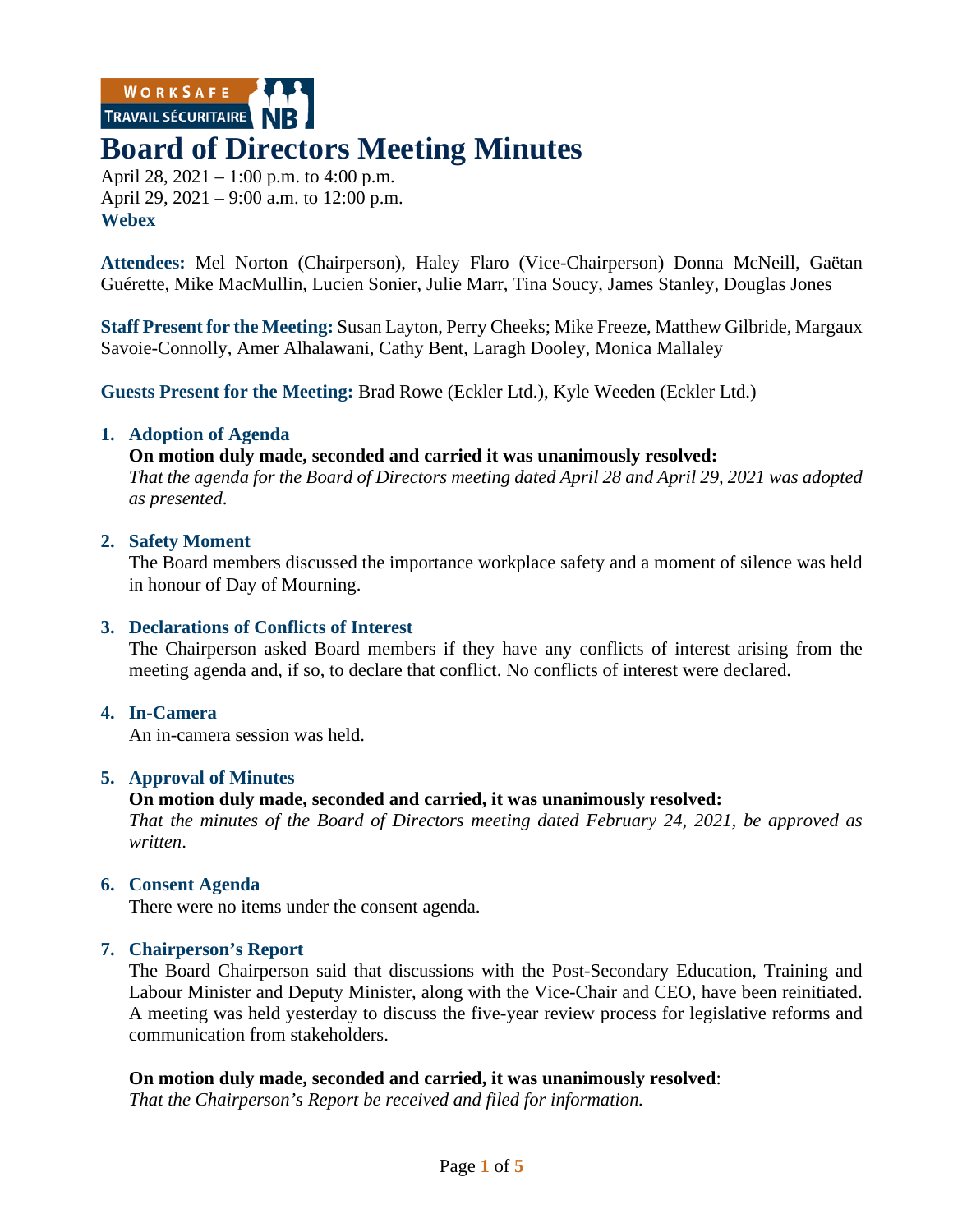# **8. CEO Report**

# **a. Operational Update**

The President and CEO provided a summary of the operational update.

**On motion duly made, seconded and carried, it was unanimously resolved**:

*That the operational update be received and filed for information.*

#### **b. Update on Standing Committee on Public Accounts**

The President and CEO provided an update on the Standing Committee for Public Accounts.

#### **On motion duly made, seconded and carried, it was unanimously resolved**:

*That the update on the Standing Committee for Public Accounts be received and filed for information.*

#### **9. Financial Update as of March 31, 2021**

The Chief Financial Officer provided a summary of the unaudited financial results as of March 31, 2021.

Preliminary results for the first quarter in 2021 show a high dollar value in assets and liabilities, however, the liability amounts stated include current year unearned revenue of \$52M, representing current year assessment premiums, that will decline throughout the year as the revenue is earned.

The Chief Financial Officer provided an overview the administrative, transformation, Board of Directors and WRC budgets to actual reports, as of year-to-date.

# **On motion duly made, seconded and carried, it was unanimously resolved:**

*That the Financial Update as of March 31, 2021, be received and filed for information*.

# **10. Benefit Liabilities Adjustment**

The Senior Actuarial Manager explained that the reduction in liabilities for 2020 – from an estimated \$1.5 billion to \$1.38 billion – was because of three key drivers:

- 1) Hearing loss claim experience continues to improve
- 2) Wage loss claim experience continues to improve
- 3) Impact of 2020 payment experience on short term wage loss and medical/hospital liabilities

#### **On motion duly made, seconded and carried, it was unanimously resolved:**

*That the benefit liabilities adjustment presentation be received and filed for information.* 

#### **11. Finance and Investment Committee Update**

The Finance and Investment Committee Chair provided an overview of her report to the Board.

#### **On motion duly made, seconded and carried, it was unanimously resolved:**

*That Item 11a – Investment Results: Q4 and as of March 30, 2021; Item 11b – Internal Audit – Investment Fiduciary Review; and, Item 11c – CEO Approval Limits of the Finance and Investment Committee update be received and filed for information.*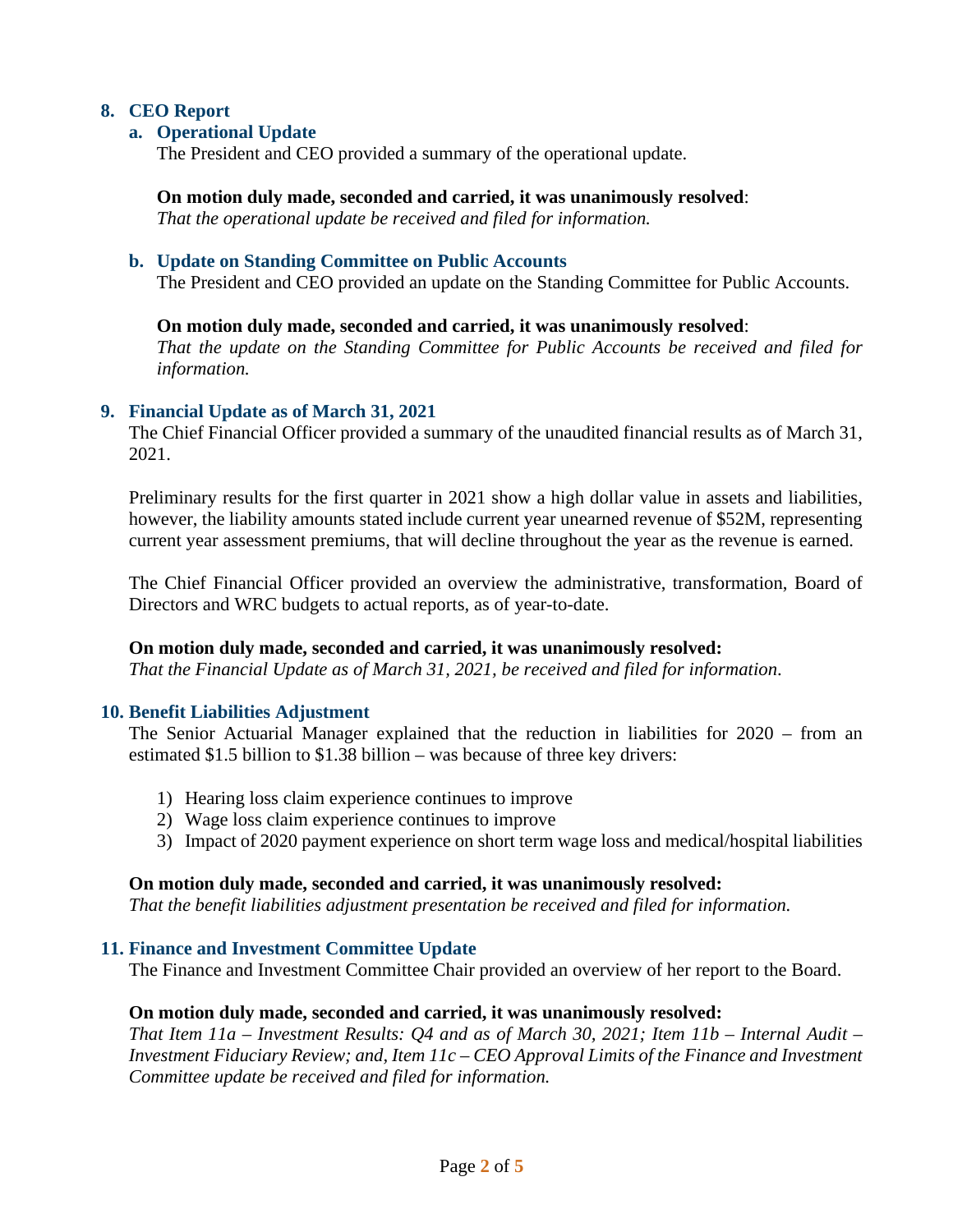# **On motion duly made, seconded and carried, it was unanimously resolved:**

*That Item 11d – Amendments to Terms of Reference of the Finance and Investment Committee be approved, as presented.*

# **12. Recommendation for Outsourced Chief Investment Officer (OCIO)**

The Chief Financial Officer said that after presenting to the Finance and Investment Committee earlier this month, the Committee recommends that the Board of Directors approve Management's recommended candidate for the Outsourced Chief Investment Officer.

This recommended candidate demonstrated how WorkSafeNB would be a strategic client relationship for the firm and their finalist presentation exhibited a significant amount of due diligence, illustrating their desire to partner with the organization. This candidate outlined their understanding of WCB-specific investment considerations while offering a competitive fee that delivers value for the services offered in their proposal.

#### **On motion duly made, seconded and carried, it was unanimously resolved:**

*That the Board of Directors direct management to enter into contract with management's recommended candidate to manage 100% of investments. Accordingly, management will modify any investment policies and bring them to the Board for review and approval.*

#### **13. Policies**

# **a. Policy 21-103 – Conditions for Entitlement – Traumatic Mental Stress**

The Manager of Policy and Hearing Representatives provided an overview of a recent New Brunswick Court of Appeal (NBCA) decision New Brunswick Liquor Corporation v. *Sauvageau et al.*, 2020 NBCA 61, which gave additional direction on the decision-making framework to be used by WorkSafeNB when considering claims for traumatic mental stress.

Changes to Policy 21-103 Conditions for Entitlement – Traumatic Mental Stress have been made to align with this most recent NBCA decision.

#### **On motion duly made, seconded and carried, it was unanimously resolved:**

*That the Board of Directors approved proposed Policy 21-103 Conditions for Entitlement – Traumatic Mental Stress, release 6; and rescinded Policy 21-103 Conditions for Entitlement – Traumatic Mental Stress, release 5.*

#### **b. Policy 21-220 – Medical Expense Related Travel**

The Manager of Policy and Hearing Representatives said that Policy 21-220 – Medical Expense Related Travel, outlines WorkSafeNB's policy for paying for claim-related travel expenses related to obtaining medical treatment.

The Board had concerns around the sentence under Section 9.0 – Exceptional Cases that reads, "In these circumstances, travel expenses will be restricted to what exceeds the worker's normal pre-injury employment travel requirements" and asked that clarity be added.

This policy will be brought back to the Board of Directors for review and approval.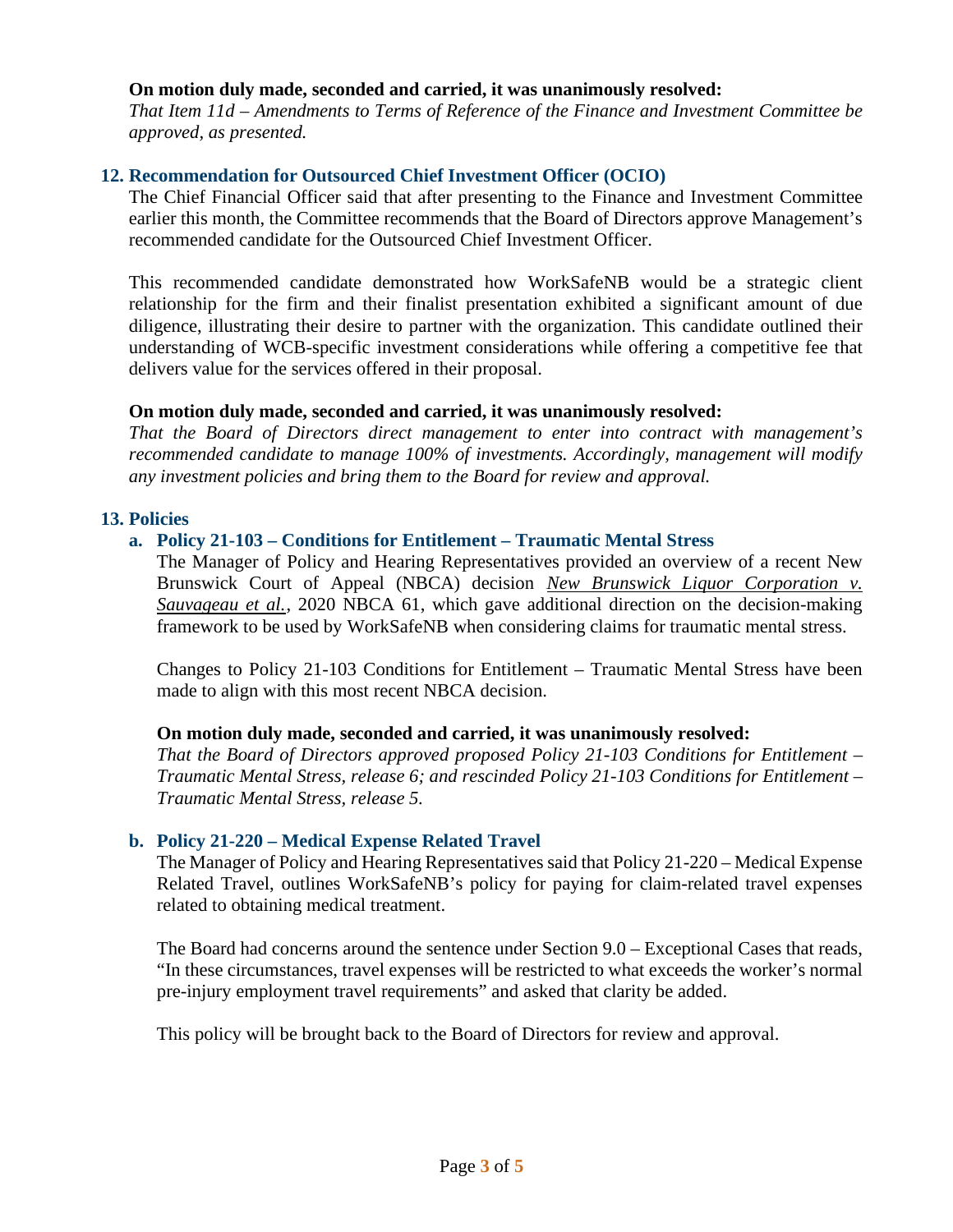# **14. Update on Board Vacancies**

The Corporate Secretary and General Counsel said that the panel for the Vice-Chair vacancy is scheduled to meet next week.

She has still not received any update regarding the status of the employer representative vacancy.

#### **On motion duly made, seconded and carried, it was unanimously resolved:**

*That the verbal update on Board vacancies be received and filed for information.*

# **15. Translation of Board Materials**

After discussion, it was decided that all Board meeting minutes and policies will be translated using translation services and that Committee minutes and policies can be translated using online translation tools.

#### **On motion duly made, seconded and carried, it was unanimously resolved:**

*That all Board meeting minutes and policies be translated using translation services and that Committee minutes and policies can be translated using online translation tools.*

#### **16. Transforming Our Service Delivery Models**

The Vice-President of Claims Management and Rehabilitation said that in 2016, a client service transformation roadmap was developed which included looking at different service delivery models. The 2019-2021 Strategic Plan reaffirmed this direction by stating that we will improve our access to effective care and treatment tailored to the needs of the worker. The Vice-President of Claims Management and Rehabilitation gave an update on the transformation activities that have been implemented as well as additional opportunities for service improvements that have been identified.

#### **On motion duly made, seconded and carried, it was unanimously resolved:**

*That the transforming service delivery models presentation be received for information, with further updates to follow.*

# **17. Roundtable Discussion on Greatest Risks and Threats Facing the Organization**

The President and CEO said that when looking at strategic planning, he would like to gather the Board's input on the greatest risks of the organization.

Risks identified include skill gaps on the Board, succession planning, information technology, governance audit, post-traumatic stress disorder claims, and role of the Board.

# **18. Update on** *Workers' Compensation Act* **Review**

As per a recommendation from the Task Force, and as is a legislated requirement as a result of Bill 27, a full comprehensive review of the *Workers' Compensation Act*, its regulations, and ancillary Acts and Regulations must be completed by December 31, 2021.

A summary of work to-date was provided to the Board and will continue to be provided throughout the year when final recommended changes will be summarized into a report for the Board's approval in December before submitting the list of recommendations for amendments to the Minister of Post-Secondary Education, Training and Labour by December 23, 2021.